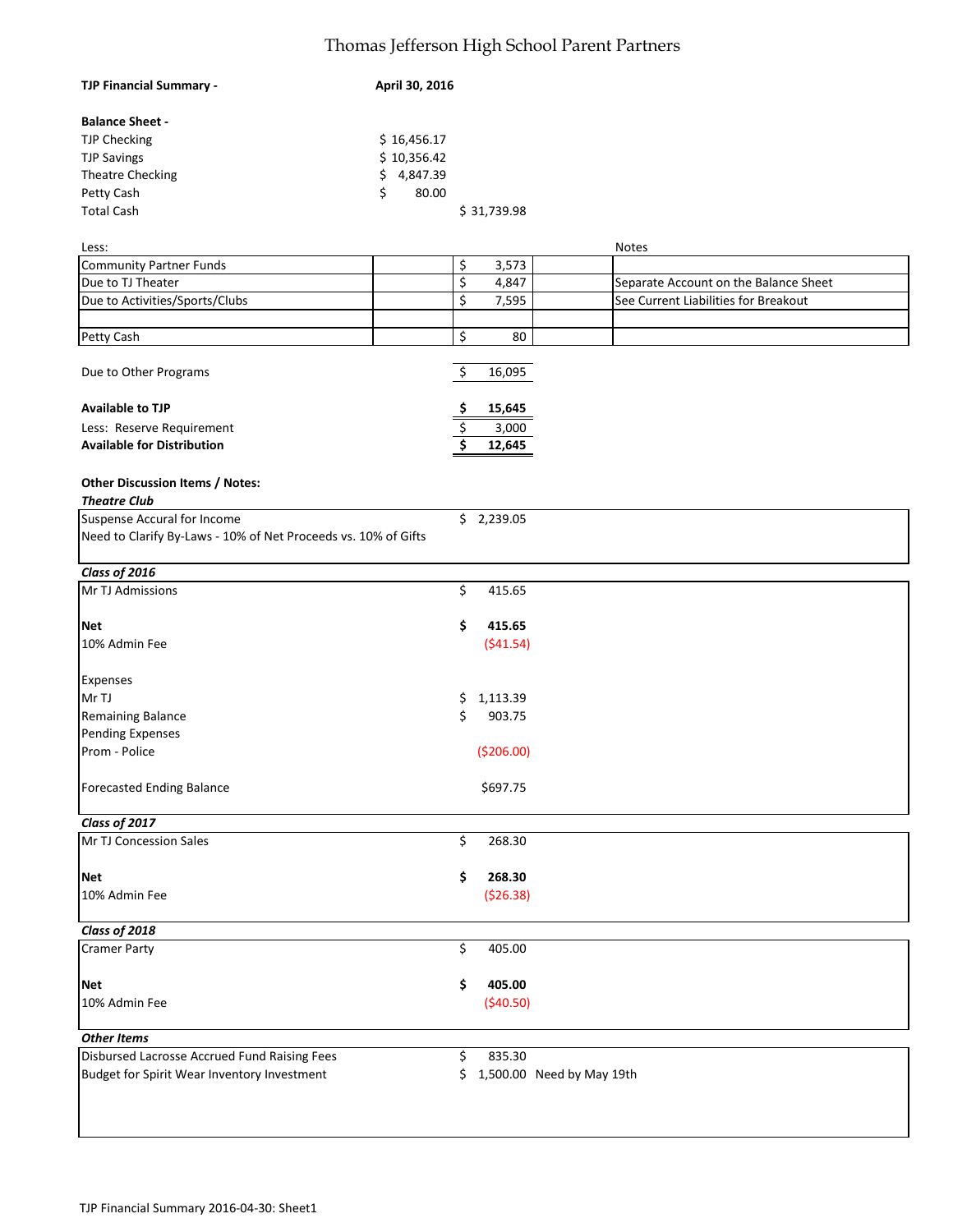## Thomas Jefferson High School Partners Profit & Loss<br>April 2016

|                                                                                         | <b>Apr 16</b>           |
|-----------------------------------------------------------------------------------------|-------------------------|
| Income<br>10% Fundraising<br>Class of 2016<br>Class of 2017<br>Class of 2018            | 41.54<br>26.38<br>40.50 |
| <b>Total 10% Fundraising</b>                                                            | 108.42                  |
| Class of 2016<br>Mr TJ                                                                  | 415 65                  |
| <b>Total Class of 2016</b>                                                              | 415.65                  |
| Class of 2017<br><b>Fundraising</b><br>Class of 2017 - Other                            | 1 30<br>267 00          |
| <b>Total Class of 2017</b>                                                              | 268.30                  |
| Class of 2018<br><b>Fundraising</b>                                                     | 405.00                  |
| <b>Total Class of 2018</b>                                                              | 405.00                  |
| <b>Donations</b>                                                                        | 50.00                   |
| <b>Interest Income</b><br><b>King Soopers Income-Cards</b>                              | 0.27<br>402.00          |
| <b>Total Income</b>                                                                     | 1,649.64                |
| <b>Cost of Goods Sold</b><br>10% Fee<br>Class of 2016<br>Class of 2017<br>Class of 2018 | 41.54<br>26.38<br>40.50 |
| Total 10% Fee                                                                           | 108.42                  |
| <b>Craft Fair Advertising</b><br><b>Supplies</b>                                        | 48.00                   |
| <b>Total Craft Fair Advertising</b>                                                     | 48.00                   |
| <b>Square Costs</b><br>Class of 2016<br><b>Partners</b>                                 | 0.22<br>1.38            |
| <b>Total Square Costs</b>                                                               | 1.60                    |
| <b>Total COGS</b>                                                                       | 158.02                  |
| <b>Gross Profit</b>                                                                     | 1,491.62                |
| <b>Expense</b><br><b>Bank Charges</b><br><b>Student Activity Expenses</b>               | 2.00<br>650.00          |
| <b>Total Expense</b>                                                                    | 652.00                  |
| <b>Net Income</b>                                                                       | 839.62                  |